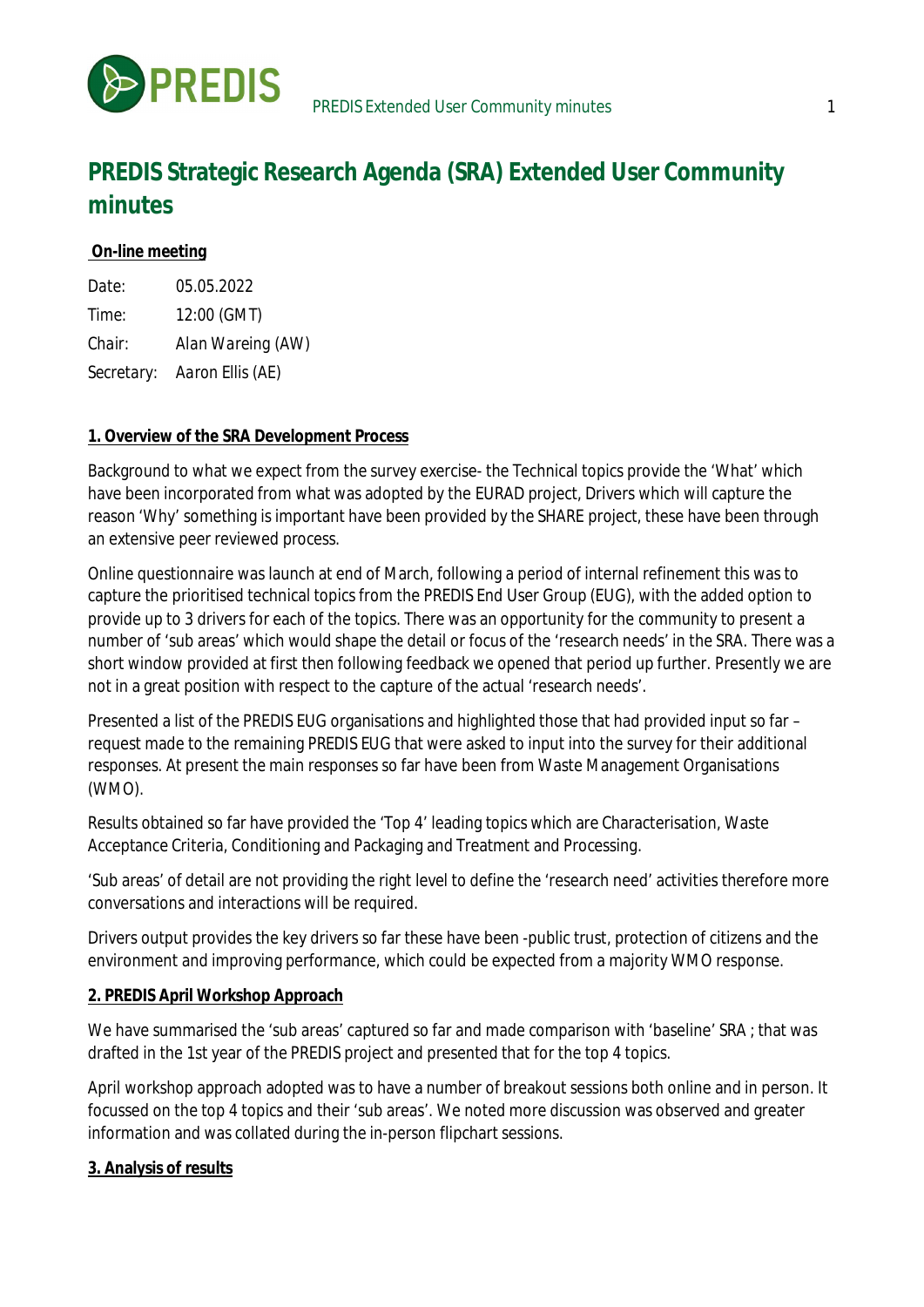

Using the survey results and breakout session information a number of mind maps have been collated.

Through a review of these mind maps it confirms that we can't have all of the sub-topics of the 'sub areas' and will need to understand the priority and importance of those.

Compared the Characterisation mind map with that obtained for another top four topic Conditioning and Packaging.

Summary of breakout session on Characterisation was provided. Able to tell the story and process for each topic. For example, the 'sub area' of in-situ characterisation that was raised – having the conversation about 'why' that is important, focus on the research areas that we had collated including obtaining source data etc. Timescale of importance is relevant too.

What are the gaps, what we have and what technology and techniques that are needed to close those gaps. We will start to look at next with the extended PREDIS user community. Specific conversations with individuals and organisations in the coming weeks. Will be an intense period of engagement

We will go back and see if there are any comments. Agree the best way forward best to gather this information. Suggestions for next steps of engagement in the SRA were sought from the audience.

TO (BASE) - I work for the German regulator and am surprised that there has not been more German stakeholders input into the survey, will there be an opportunity for other stakeholders to input into the survey?

There will be further questions and engagements, it would be wrong to ignore other views - watch this space with the next steps. In the next week or so the engagement will become wider.

Open up this forum look at some specifics, what process could we go through to understand research needs. How to best engage with the community?

The 'sub area' example of 'In situ' characterisation was summarised to prompt discussion – no response

Other topics - any comments or suggestions for the project team?

AB (NNL)- Broader stakeholders may have a different survey or input that should give us the targets for the focus groups.

We do need to understand priorities as we are not in a position to answer everything. Characterisation at the moment is the topic area where we really need to focus on.

TB (MCM) – Reflecting back on last Wednesday's Workshop session and presentation I thought we needed to differentiate where we have institutional knowledge within the PREDIS community to fill any local Knowledge Management (KM) issues is there a mechanism to do that, to have that exchange?

One country or organisation may have where the gap may lie, in another there could be technology or even a training course that is currently or planned to be available. Not everything will turn into a specific research topic for the SRA. How we identify the true gap or research need rather than a gap of knowledge in a particular area, that will have to come through dialogue.